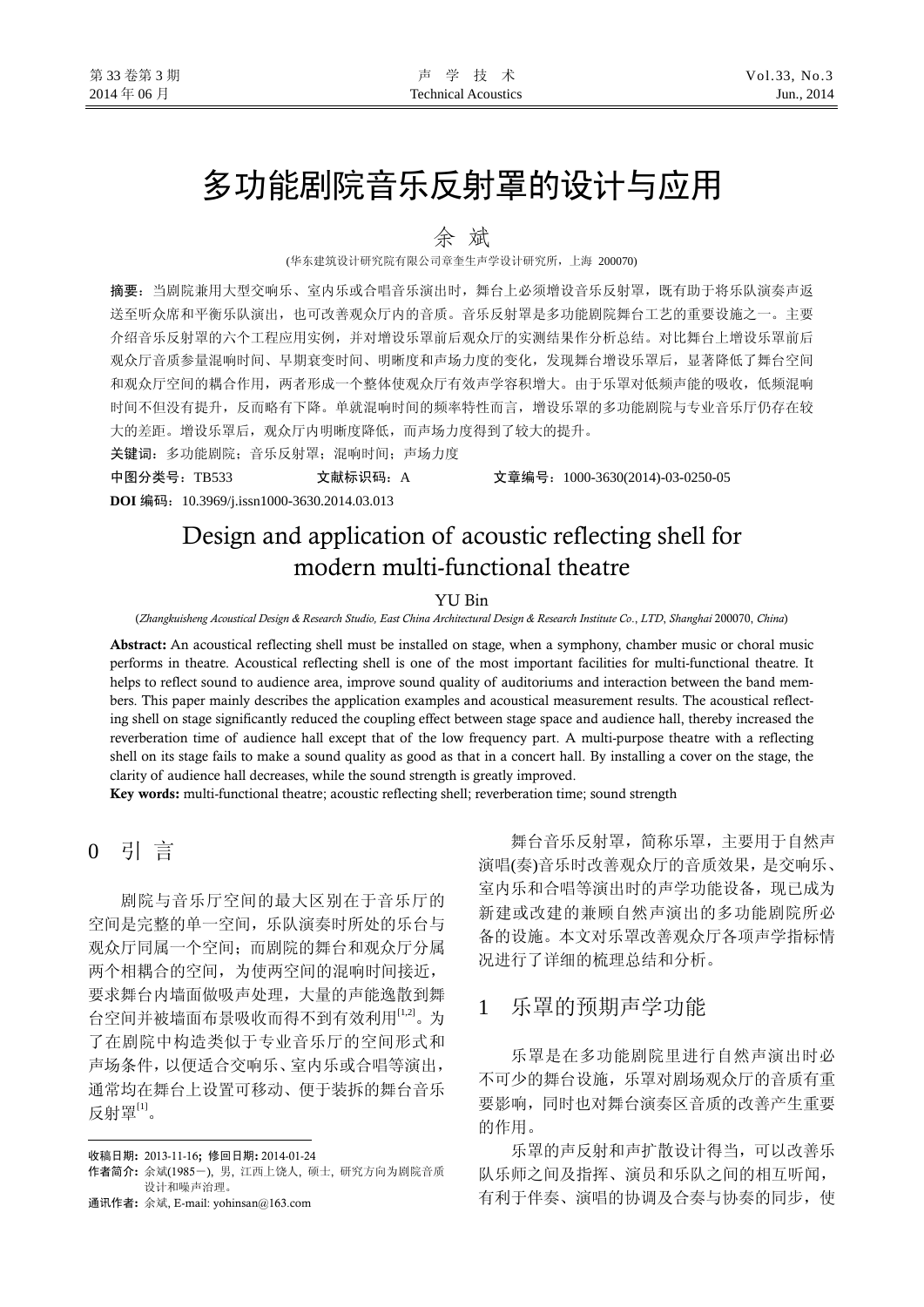演奏者正确地掌握力度和速度,达到演奏的平衡和 融合。

乐罩的声学作用主要表现在对观众厅内音质 的改善,不仅罩内包络空间融合为观众厅的延续部 分,还为观众区前部增加了早期反射声,并消除了 舞台与观众厅之间通过台口藕合引起的声能衰减 缺陷 $[3]$ 。

2 乐罩的工程应用实例

专一用途剧院投资规模大,利用率低,维护管 理费用高,而多功能剧院可以一厅多用,经济效益 好,是未来演艺建筑建设的主要发展方向。

本节主要介绍多个多功能剧院增设乐罩前后 的实测音质参量对比结果,包括混响时间 *RT*(单位: s),早期衰变时间 *EDT*(单位:s),音乐明晰度 *C*80(单 位:dB),以及声场力度 *G*(单位:dB)。在厅堂音质 设计中最重要的音质参量是混响时间,被公认为是 概念明确、与主观感受密切相关的客观参量。

#### 2.1 北京保利大剧院乐罩

北京保利大剧院为 1500 座的多功能剧院,可 接待大型歌剧、交响乐、芭蕾舞、音乐剧等各种类 型的演出。北京保利大剧院乐罩内景如图 1 所示。

乐罩采用封闭的组合形式,顶板和后板采用电 动悬吊方式,侧板采用可移动的单元拼接而成。前 高 9 m, 后高 5.5 m, 前宽 18 m, 后宽 11 m, 进深 11.5 m。可供大型交响乐团和各类室内乐演出。



图 1 北京保利大剧院乐罩内景 Fig.1 Acoustic reflecting cover of Beijing Poly Theatre

由图 2 可见,增设乐罩后,中高频混响时间增 加约 0.4 s,中频空场混响时间平均值达到 1.75 s, 能够满足大型交响乐演奏的混响要求;低频混响时 间没有提升,反而在 125 Hz 倍频程有所下降,低音 比小于 1。中高频早期衰变时间提升约 0.4 s, 低频 部分提升约 0.1~0.3 s,早期衰变时间接近混响时间, 表明增设乐罩后声能衰减特性得到改善,舞台口的 耦合作用减弱。音乐明晰度降低 4~5 dB,*C*80(3)约 −1.6 dB,在音乐类演出对明晰度的建议范围内。增 设乐罩后,声场力度在全频带有 1.5~3.5 dB 的提升,





 $G_{\rm mid}$  为 4.6 dB, 适宜演奏交响乐和室内乐。

#### 2.2 无锡大剧院乐罩

无锡大剧院为 1680 座的大型多功能现代化剧 院。无锡大剧院乐罩内舞台面积约 118 m2, 可以满 足四管制乐队加 100 人合唱团的演出要求。乐罩面 板构造为铝蜂窝板,表面贴竹板,共约 20 mm 厚。

声学设计要求面板的面密度不小于 15~20 kg/m<sup>2</sup>; 顶板前后倾角 15~20°; 侧边板数控制在 4~5 块,以便装卸;侧边板和后挡板宜留适当大小的缝, 让后部打击乐的声能发散一部分。无锡大剧院乐罩 的平、剖面图见图 3,侧板、后板和顶板均做有折 线形的扩散造型。

图4 为无锡大剧院增设乐罩前后音质参量对比。 增设乐罩后,中高频和低频 250 Hz 倍频程混响时 间增加 0.2~0.3 s,中频空场混响时间平均值达到 1.9 s,能够满足大型交响乐演奏对混响时间的要求;低 频 125 Hz 倍频程有约 0.5 s 的下降, 低音比小于 1。 中高频早期衰变时间提升约 0.2~0.3 s, 低频部分有 0.09~0.15 s 的提升, 在全频带接近混响时间, 舞台 口的耦合作用减弱。音乐明晰度有大约 3 dB 的降 低,*C*80(3)约为−0.6 dB。

#### 2.3 恩施州文化艺术中心大剧院乐罩

恩施州文化艺术中心大剧院乐罩面板为铝蜂 窝板,表面贴不粘胶,厚共约 20 mm,轻钢龙骨做 支撑。图 5 为恩施州文化艺术中心大剧院乐罩内景 和背面支撑结构图。侧板和后板为折线造型,顶板 为弧形造型。

增设乐罩前后的音质参量对比见图 6。由图 6 可知: 中高频混响时间显著增大, 提升约 0.2 s; 低 频混响时间几乎无变化。早期衰变时间提升至与混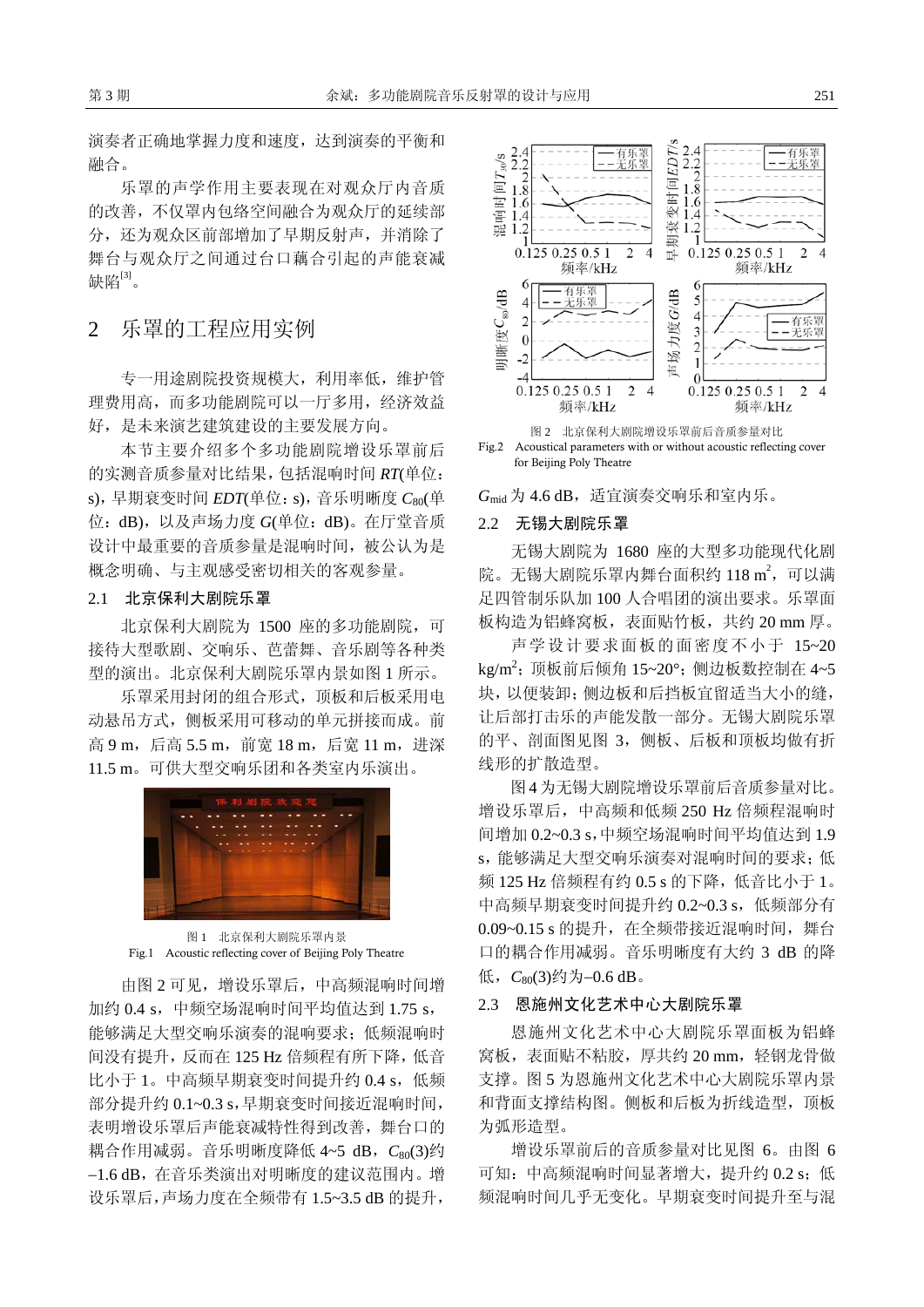



图 3 无锡大剧院平、剖面图 Fig.3 Plane and sectional drawings of acoustic reflecting cover for

Wuxi Grant Theatre



Fig.4 Acoustical parameters with or without acoustic reflecting cover for Wuxi Grant Theatre

响时间接近,在全频带提高约 0.3 s。音乐明晰度降 低约 3 dB,*C*80(3)约为−0.1 dB,在建议范围内。中 高频和 250 Hz 倍频程的声场力度增加约 2 dB, 而 低频 125 Hz 倍频程的声场力度没有变化。

#### 2.4 上海文化广场大剧院乐罩

上海文化广场大剧院为 2010 座的大型多功能 剧院。乐罩由一套顶片、两套侧片和一套后片构



图 5 恩施州文化艺术中心大剧院乐罩内景和背面支撑结构 Fig.5 Acoustic reflecting cover of Enshi Cultural Center Theater



图 6 恩施州文化艺术中心大剧院增设乐罩前后音质参量对比 Fig.6 Acoustical parameters with or without acoustic reflecting cover for Enshi Cultural Center Theater

成;乐罩内各个单元内表面装修材质为 20 mm 厚的 铝蜂窝板,用抽芯铆钉牢固地附着于单元结构钢架 上, 铆钉间距不大于 300 mm。乐罩可容纳三管满 编交响乐团的演出和四排合唱团的位置。后片底部 采用单面穿孔蜂窝板材料,以吸收部分打击乐的声 能。乐罩内景和背面支撑结构见图 7,侧板、后板 和顶板均为外凸的弧形造型。

增设乐罩前后音质参量对比如图 8 所示。由图 8 可知,增设乐罩后,中高频混响时间增加 0.2~0.6 s, 中频空场混响时间平均值达到 1.75 s: 低频 125 Hz 和 250 Hz 倍频程混响时间几乎没有提升,低音比小 于 1。早期衰变时间在全频带提升 0.2~0.6 s, 与混 响时间的取值和频率特性趋近。音乐明晰度在全频带 降低约 3 dB,  $C_{80}(3)$ 降低至−0.26 dB, 在设计范围内。 声场力度在全频带增加约 1 dB,*G*mid 增大至 0.2 dB。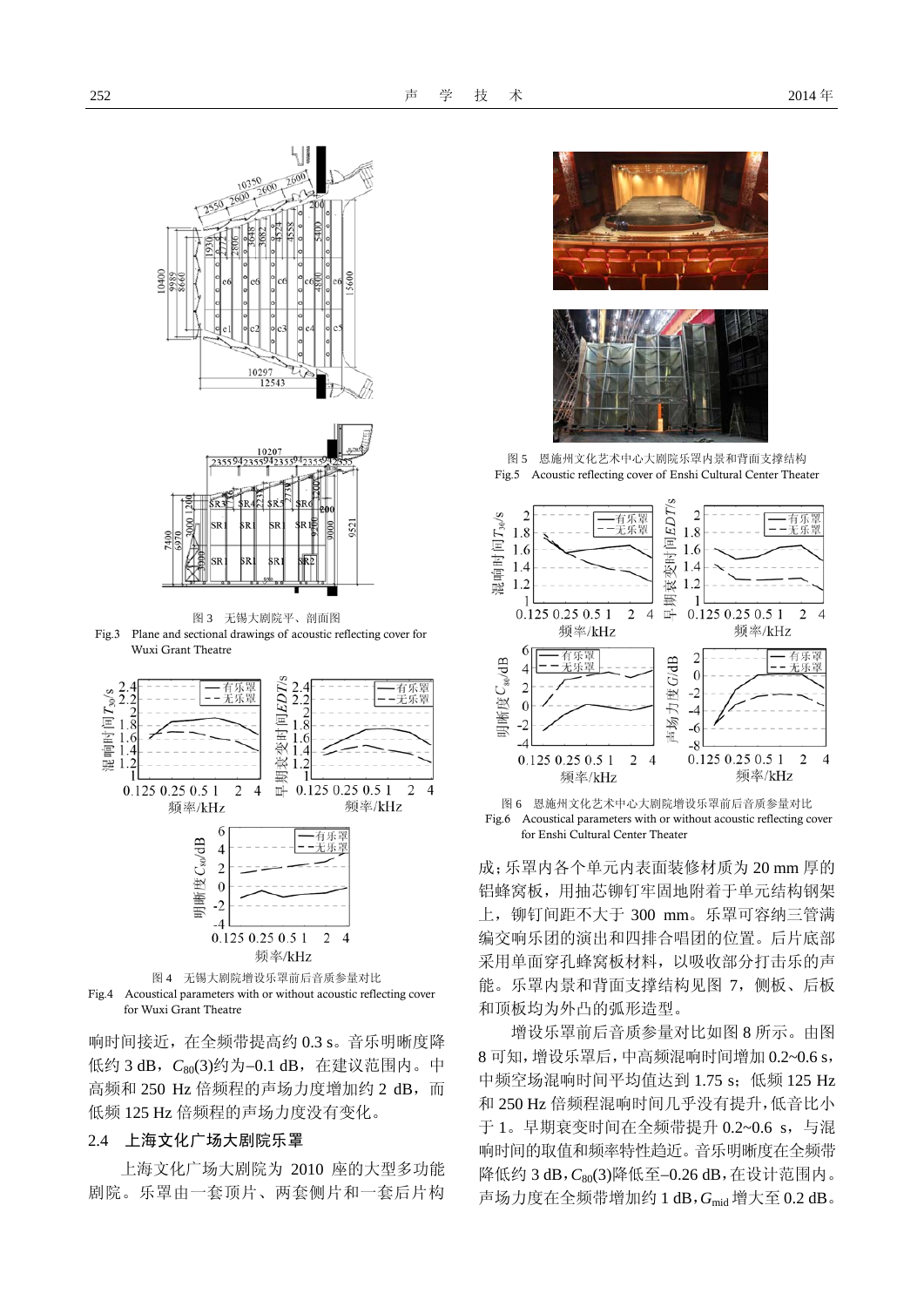

图 7 上海文化广场大剧院乐罩内景和背面支撑结构 Fig.7 Acoustic reflecting cover of Shanghai Culture Square Theatre



图 8 上海文化广场大剧院增设乐罩前后音质参量对比 Fig.8 Acoustical parameters with or without acoustic reflecting cover for Shanghai Culture Square Theatre

#### 2.5 上海大剧院乐罩

上海大剧院为国内第一个 1760 座的大型多功 能现代化剧院,1998 年建成时曾有一个端室式可伸 缩气垫移动式大乐罩,后因重量大,气垫失效后改 为木质板分离式乐罩使用至今。因 2013 年上海大 剧院要进行大修,章奎生声学所再次对观众厅进行 了有无乐罩条件下的建声测量,吸声帘幕全部收 起,确保测量时观众厅的混响时间最长。

由图 9 可知,增设乐罩后,中高频混响时间有 0.2~0.3 s 的提升, 低频 250 Hz 倍频程的混响时间 无明显变化,而低频 125 Hz 倍频程的混响时间有 约 0.3 s 的下降, 这表明乐罩对低频声能的吸收较 多。中高频音乐明晰度降低 4 dB 左右,低频音乐明 晰度降低约 2 dB,*C*80(3)约为 0.2 dB。声场力度提 升约 1 dB,*G*mid 提升至约 0.5 dB。



Fig.9 Acoustical parameters with or without acoustic reflecting cover for Shanghai Grant Theatre

#### 2.6 东莞玉兰大剧院乐罩

东莞玉兰大剧院为 1600 座的多功能现代化剧 院,舞台上可增设分离式乐罩,以满足演奏大型交 响乐的要求。增设乐罩前后音质参量对比见图 10。

由图 10 可知,增设乐罩后,中高频混响时间 有 0.1~0.2 s 的提升,低频 250 Hz 倍频程的混响时 间无明显变化,而低频 125 Hz 倍频程的混响时间有 约 0.2 s 的下降。早期衰变时间在全频带约降低 0.2 dB。音乐明晰度降低 2 dB 左右,  $C_{80}(3)$ 约为 0.7 dB。 声场力度提升约 1 dB,*G*mid 提升至 0.5 dB。





## 3 结 论

综合 6 个增设乐罩前后多功能剧院观众厅的实 测结果,分析可得以下几点结论: